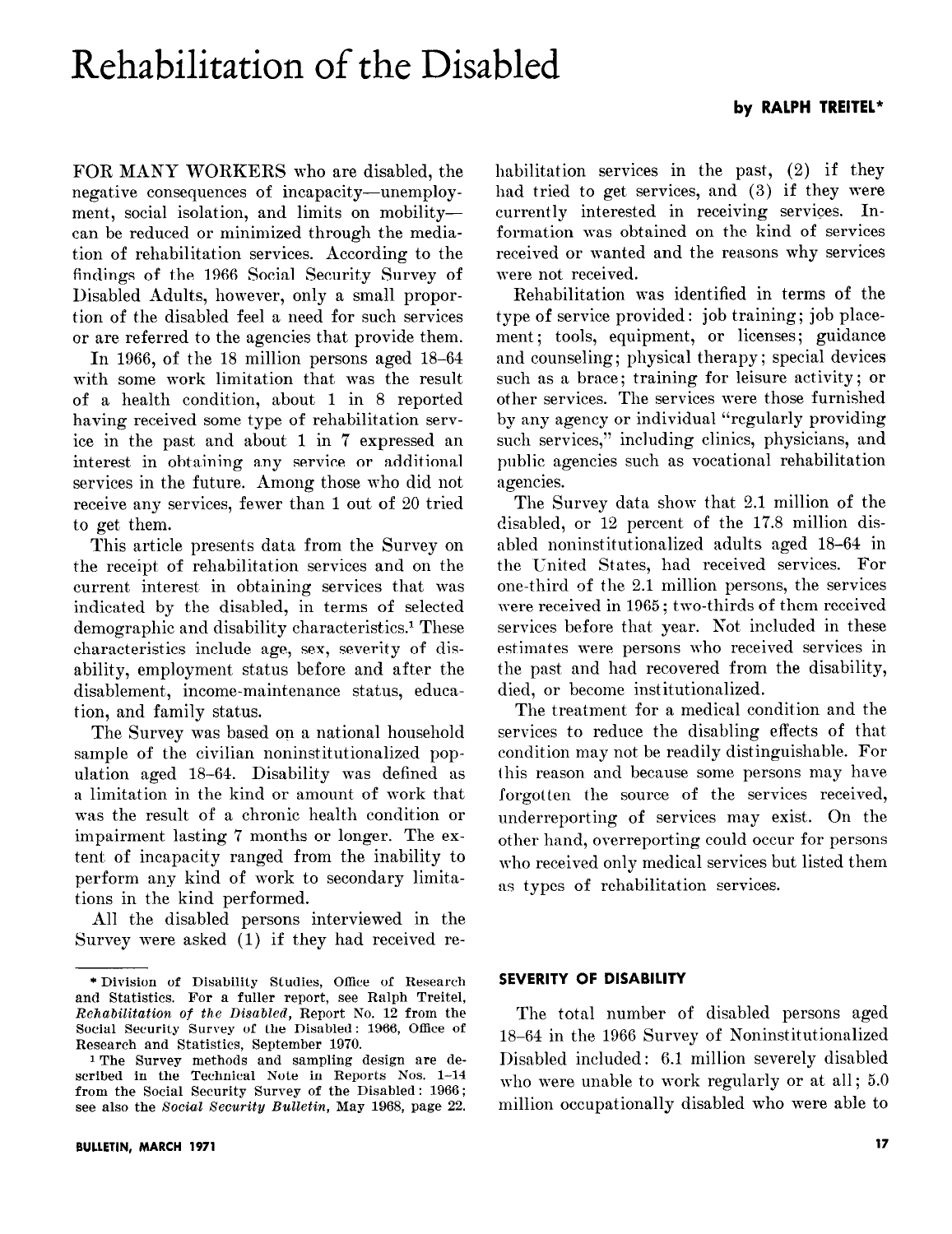TABLE 1.—Receipt of rehabilitation services and current interest in obtaining services: Number and percent of disabled noninstitutionalized adults, aged 18-64, by age, sex, and severity of disability, spring 1966

| Age and severity of disability    | Number (in thousands)             |                                  |                                  | Percent who received services |                      |                | Percent currently interested<br>in services |                      |                      |
|-----------------------------------|-----------------------------------|----------------------------------|----------------------------------|-------------------------------|----------------------|----------------|---------------------------------------------|----------------------|----------------------|
|                                   | Total                             | Men                              | Women                            | Total                         | Men                  | Women          | Total                                       | Men                  | Women                |
| All disabled, total               | 17,753<br>6.562<br>5.072<br>6,119 | 8,430<br>3.060<br>2,456<br>2,914 | 9,323<br>3.502<br>2,617<br>3,205 | 12<br>17<br>12                | 15<br>21<br>16       | 10<br>13       | 15<br>17<br>17<br>10                        | 16<br>18<br>17<br>12 | 14<br>17<br>17       |
|                                   | 6.100<br>1,810<br>1,515<br>2,774  | 2,300<br>578<br>558<br>1,164     | 3,800<br>1,232<br>957<br>1,611   | 13<br>18<br>15                | 17<br>24<br>23<br>10 | 11<br>15<br>10 | 18<br>24<br>22<br>13                        | 25<br>36<br>30<br>17 | 15<br>19<br>17<br>10 |
| Occupationally disabled, total    | 5,014<br>1,692<br>1,787<br>1.535  | 2.420<br>861<br>888<br>671       | 2,594<br>830<br>899<br>864       | 13<br>19<br>13                | 19<br>27<br>19       | 10             | 16<br>21<br>20                              | 17<br>21<br>18<br>12 | 15<br>21<br>21       |
| Secondary work limitations, total | 6,639<br>3,060<br>1.770<br>1.810  | 3,710<br>1,621<br>1.010<br>1,079 | 2,930<br>1,440<br>760<br>730     | 10<br>15                      | 11<br>17<br>10       | 13             | 10<br>11<br>10                              | 10<br>10             | 12<br>13<br>11<br>10 |

work regularly but not full time or at the same work; and 6.6 million with secondary work limitations who were able to work full time at the same job (including housework) after they became disabled (table 1).

The proportion of the severely disabled who received rehabilitation services was about the same as that for the occupationally disabled, and it was higher than the proportion for those with secondary work limitations. The same pattern was evident with respect to current interest in receiving services: roughly similar proportions of the severely disabled and of the occupationally disabled expressed such interest, with a smaller percentage of those with secondary work limitation interested in seeking services.

It might hare been expected that those with less severe disabilities would use rehabilitation services more often. Persons with partial disabilities are more likely to be capable of sustained productive work, and help can be provided for them with less expense and less effort than for the more severely disabled. But it is the loss of ability to carry on a job or other personal tasks that provides a strong incentive to the indiridual to seek help. Thus, if the impairment

TABLE 2.-Type of rehabilitation services ever received and functional limitations: Percentage distribution of disabled noninstutionalized adults aged 18-64, total and severely disabled, by type of limitation, spring 1966

|                                                                      |                                                   |                                 |                                        |                               |                                                                           | Percentage distribution       |                       |                    |                                                           |  |
|----------------------------------------------------------------------|---------------------------------------------------|---------------------------------|----------------------------------------|-------------------------------|---------------------------------------------------------------------------|-------------------------------|-----------------------|--------------------|-----------------------------------------------------------|--|
|                                                                      |                                                   |                                 | Received services                      |                               |                                                                           |                               |                       |                    |                                                           |  |
| Type of functional limitation                                        | Number<br>(in<br>thousands)                       | Total                           |                                        | Selected types                |                                                                           |                               |                       |                    | Did not<br>receive                                        |  |
|                                                                      |                                                   |                                 | Any<br>services.<br>total <sup>1</sup> | Job<br>training               | Job<br>placement                                                          | Guidance<br>and<br>counseling | Physical<br>therapy   | Special<br>devices | services                                                  |  |
|                                                                      |                                                   | All disabled                    |                                        |                               |                                                                           |                               |                       |                    |                                                           |  |
| Severe loss and functional dependency                                | 17,753<br>4,659<br>$\frac{5,095}{3,465}$<br>4.446 | 100<br>100<br>100<br>100<br>100 | 12<br>9<br>11<br>11<br>17              | 3<br>$\frac{4}{3}$<br>$\bf 2$ | $\overline{2}$<br>(2)                                                     | 2<br>3<br>3                   | 6<br>10               | 6                  | $\begin{array}{c} 88 \\ 91 \\ 89 \\ 89 \\ 83 \end{array}$ |  |
|                                                                      |                                                   |                                 |                                        |                               | Severely disabled                                                         |                               |                       |                    |                                                           |  |
| Minor loss<br>Moderate loss<br>Severe loss and functional dependency | 6,100<br>792<br>1,532<br>1,185<br>2,551           | 100<br>100<br>100<br>100<br>100 | 13<br>12<br>8<br>9<br>19               | 3<br>5<br>3<br>$\overline{2}$ | $(2)$<br>$\mathbf{2}$<br>$\begin{pmatrix} 2 \\ 2 \\ 2 \\ 2 \end{pmatrix}$ | $\overline{2}$<br>(2)<br>3    | $\,2\,$<br>$1\bar{2}$ | 3<br>(2)           | $\frac{87}{87}$<br>$\frac{92}{91}$<br>$\frac{91}{81}$     |  |

1 More than one type of service may have been received. 2 Less than 0.5 percent.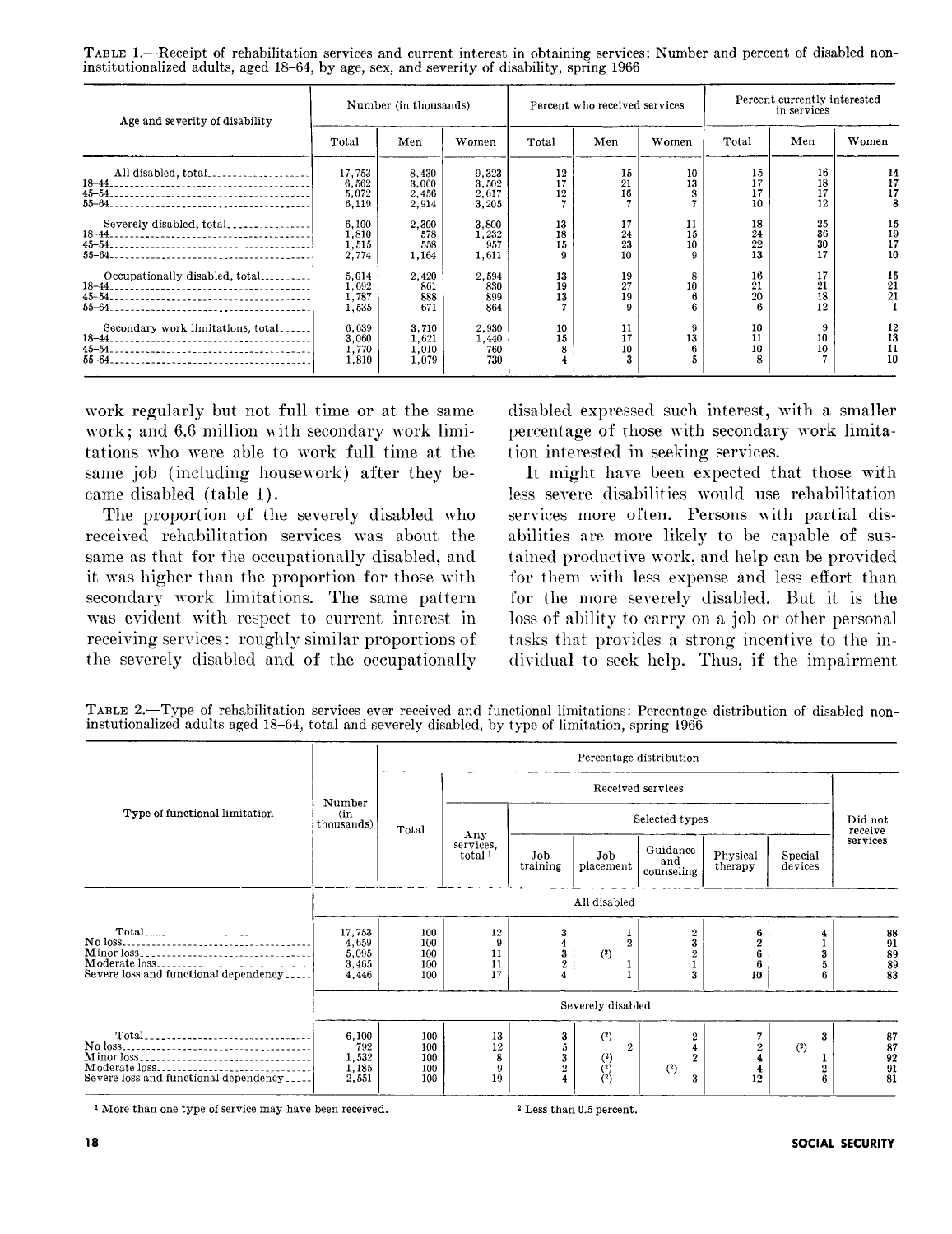does not threaten the immediate work role or sive restrictions is clear from the data in table 2. produce dependency at home, the individual and Participation in these services was about 50 family may look to their own management of the percent higher for persons with severe functional incapacity rather than to professional rehabili- limitations or those functionally dependent than tation agents for help. The costs of professional for those with less extensive limitations. This services, the limits on available services, and substantial difference reflects primarily the rethe social conventions inhibiting concern with ceipt of physical therapy and special devices. minor health problems may all contribute to less Twelve percent of the severely disabled with involvement with rehabilitation services on the severe functional losses had received physical part of the partially disabled than of the se- therapy services but only 4 percent of those with

tional limitations, a greater involvement in re- particular types of disabling conditions such as habilitation services by persons with more exten- nervous system disorders (table 3).

verely disabled. moderate losses. These services, often provided When receipt of services is related to func- by physicians, may be related to treatment for

TABLE X-Type of rehabilitation services ever received and diagnostic group: Percentage distribution of disabled noninstitutionalized adults aged 18-64, by severity of disability and diagnostic group, spring 1966

|                                             |                                                                                               | Percentage distribution                                                          |                                                                          |                                                                                                                  |                                                                                                                 |                                                                                                                        |                                                                                                    |                                                                       |  |
|---------------------------------------------|-----------------------------------------------------------------------------------------------|----------------------------------------------------------------------------------|--------------------------------------------------------------------------|------------------------------------------------------------------------------------------------------------------|-----------------------------------------------------------------------------------------------------------------|------------------------------------------------------------------------------------------------------------------------|----------------------------------------------------------------------------------------------------|-----------------------------------------------------------------------|--|
|                                             |                                                                                               | Number<br>Total                                                                  |                                                                          |                                                                                                                  |                                                                                                                 |                                                                                                                        |                                                                                                    |                                                                       |  |
| Diagnostic group and severity of disability | (in<br>thousands)                                                                             |                                                                                  | Any                                                                      |                                                                                                                  | Did not<br>receive                                                                                              |                                                                                                                        |                                                                                                    |                                                                       |  |
|                                             |                                                                                               |                                                                                  | services<br>total <sup>1</sup>                                           | Job<br>training                                                                                                  | Guidance<br>and<br>counseling                                                                                   | Physical<br>therapy                                                                                                    | Special<br>devices                                                                                 | services                                                              |  |
| All disabled, total                         | 17,753<br>5.492<br>4.409<br>1.986<br>1,283<br>1.114<br>921<br>301<br>451<br>487<br>433<br>877 | 100<br>100<br>100<br>100<br>100<br>100<br>100<br>100<br>100<br>100<br>100<br>100 | 12<br>17<br>6<br>17<br>32<br>6<br>3<br>17<br>12                          | 3<br>$\overline{\bf 4}$<br>$\overline{2}$<br>3<br>3<br>6<br>4<br>31<br>$\overline{4}$<br>9<br>3                  | $\mathbf{2}$<br>$\overline{2}$<br>1<br>$\overline{2}$<br>$\mathbf 2$<br>7<br>6<br>$\overline{2}$<br>1<br>5<br>5 | 6<br>10<br>$\mathbf 2$<br>$\overline{2}$<br>$\overline{2}$<br>Б<br>23<br>1<br>$\overline{2}$<br>$\mathbf{2}$<br>4<br>5 | 4<br>7<br>1<br>1<br>2<br>$\mathbf{1}$<br>ġ<br>1<br>1<br>1<br>4<br>5                                | 88<br>83<br>94<br>93<br>93<br>83<br>68<br>94<br>97<br>93<br>83<br>88  |  |
| Severely disabled, total                    | 6,100<br>1,535<br>1,574<br>530<br>333<br>601<br>587<br>165<br>171<br>184<br>155<br>265        | 100<br>100<br>100<br>100<br>100<br>100<br>100<br>100<br>100<br>100<br>100<br>100 | 13<br>12<br>6<br>13<br>9<br>21<br>37<br>4<br>6<br>16<br>10               | 3<br>$\overline{2}$<br>1<br>5<br>$\overline{4}$<br>10<br>1<br>(2)<br>4<br>7<br>$\overline{2}$                    | $\boldsymbol{2}$<br>$\mathbf{1}$<br>1<br>$\mathbf{2}$<br>(2)<br>10<br>5<br>1<br>$\overline{4}$<br>5             | 8<br>4<br>3<br>$\overline{2}$<br>5<br>27<br>1<br>1<br>1<br>5                                                           | 3<br>b<br>1<br>$\overline{2}$<br>4<br>1<br>10<br>$\overline{2}$<br>3<br>(2)<br>$\overline{2}$<br>1 | 87<br>88<br>94<br>87<br>91<br>79<br>63<br>96<br>96<br>94<br>83<br>90  |  |
|                                             | 5,014<br>1.848<br>1,235<br>476<br>446<br>278<br>186<br>73<br>115<br>93<br>95<br>170           | 100<br>100<br>100<br>100<br>100<br>100<br>100<br>100<br>100<br>100<br>100<br>100 | 13<br>21<br>5<br>6<br>10<br>16<br>23<br>7<br>$\boldsymbol{2}$<br>18<br>6 | 4<br>5<br>$\overline{2}$<br>$\overline{\bf{4}}$<br>$\boldsymbol{4}$<br>6<br>1<br>6<br>$\boldsymbol{2}$<br>9<br>1 | З<br>3<br>1<br>1<br>3<br>14<br>1<br>(2)<br>7<br>(2)                                                             | 6<br>11<br>$\boldsymbol{2}$<br>(2)<br>3<br>9<br>12<br>6<br>5                                                           | 5<br>10<br>$(2)$<br>3<br>$^{(2)}$<br>$\overline{\mathbf{4}}$<br>$(2)$<br>14<br>$\mathbf{2}$        | 87<br>78<br>95<br>94<br>90<br>84<br>77<br>93<br>100<br>98<br>82<br>94 |  |
| Secondary work limitations, total           | 6.639<br>2.108<br>1,600<br>981<br>503<br>235<br>148<br>63<br>165<br>210<br>183<br>443         | 100<br>100<br>100<br>100<br>100<br>100<br>100<br>100<br>100<br>100<br>100<br>100 | 10<br>16<br>6<br>4<br>3<br>10<br>25<br>8<br>10<br>17<br>16               | 3<br>4<br>$\overline{2}$<br>1<br>(2)<br>3<br>6<br>8<br>(2)<br>6<br>10<br>5                                       | $\overline{2}$<br>$\overline{2}$<br>1<br>$\overline{2}$<br>1<br>4<br>$\overline{2}$<br>8<br>3<br>4<br>6         | 5<br>9<br>$\overline{2}$<br>$\overline{2}$<br>3<br>19<br>4<br>$\overline{4}$<br>5<br>4                                 | 3<br>5<br>(2)<br>(2)<br>11<br>2<br>1<br>8                                                          | 90<br>83<br>94<br>96<br>97<br>90<br>75<br>92<br>96<br>90<br>83<br>84  |  |

1 More than one type of service may have been received.

2 Less than 0.5 percent.

BULLETIN, MARCH 1971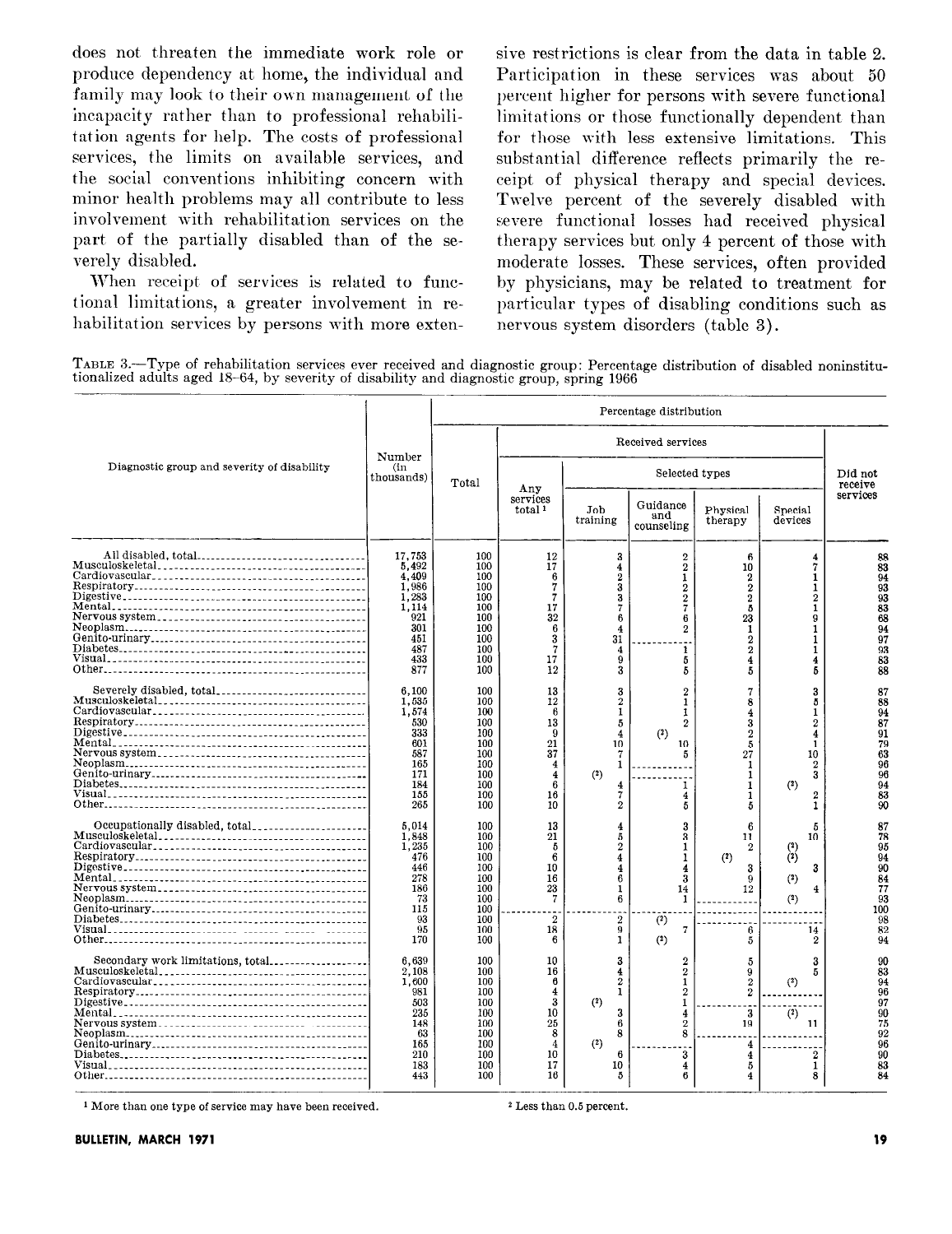#### AGE AND SEX

Advanced age clearly has a negative effect on prospects for return to work and on the performance of other social activities, apart from the biological association with decrease in function and susceptibility to chronic disease. According to a Survey study, "Social usage and employment practice suggest that chronological age influences capacity evaluation as an independent status attribute."<sup>2</sup>

As the data given in table 1 show, the proportion of the disabled receiving services drops from 17 percent of those under age 45 to 7 percent of those aged 55 and over (including 4 percent of the retired workers aged 62-64). This decline with advancing age occurs even though aging may increase vocational problems and is associated with a gradual process of deterioration. Rehabilitation services thus seem to be provided for older persons in accordance with productivity expectations rather than potential usefulness.

Because of their limited resources and the need to show results for their efforts in providing services, referral agents and rehabilitation agencies may be expected to give greater consideration to younger disabled persons. The young are more likely to have traumatic injuries or the kind of impairments that often show significant improvement after rehabilitation services are providedunlike the chronic, progressive diseases associated with aging. Younger persons also tend to have fewer multiple conditions and greater residual capacity.

The older disabled persons themselves express lessened interest in services. Despite their prospects for progressive reduction in capacity, fewer of the disabled at ages 55-64 were interested in receiving services than those under age 55 (1 in 10, compared with 1 in 6).

Relatively more men than women received services. At the younger ages, the differences were greatest: Among the severely disabled aged 1% 54, about 25 percent of the men obtained services, compared with fewer than 15 percent of the women.

Among all the disabled, men and women were about equally interested in obtaining services. Among the severely disabled, however, 25 percent of the men said they were currently interested in services but only 15 percent of the women. The

|  | TABLE 4.—Type of rehabilitation service received and sponsoring agency: Percentage distribution of disabled noninstitution- |  |  |  |
|--|-----------------------------------------------------------------------------------------------------------------------------|--|--|--|
|  | alized adults aged 18–64, total and severely disabled, by agency and type of service, spring 1966                           |  |  |  |
|  |                                                                                                                             |  |  |  |

|                                        |                                      | Type of service received                                |                                      |                                           |                            |  |  |  |
|----------------------------------------|--------------------------------------|---------------------------------------------------------|--------------------------------------|-------------------------------------------|----------------------------|--|--|--|
| Agency providing or arranging services | Total <sup>1</sup>                   | Vocational<br>services                                  | Guidance<br>and<br>counseling        | Physical<br>therapy or<br>special devices | Other                      |  |  |  |
|                                        |                                      |                                                         | All disabled                         |                                           |                            |  |  |  |
|                                        | 2.136<br>100                         | 679<br>100                                              | 423<br>100                           | 1.338<br>100                              | 201<br>100                 |  |  |  |
|                                        | 19<br>18<br>8<br>10<br>33<br>5       | 36<br>28<br>10<br>12                                    | 22<br>14<br>26<br>6<br>13<br>17<br>3 | 10<br>14<br>10<br>11<br>47<br>5<br>А      | 40<br>14<br>15<br>18<br>14 |  |  |  |
|                                        | Severely disabled                    |                                                         |                                      |                                           |                            |  |  |  |
|                                        | 802<br>100                           | 241<br>100                                              | 149<br>100                           | 508<br>100                                | 127<br>100                 |  |  |  |
|                                        | 20<br>11<br>12<br>9<br>10<br>37<br>5 | 37<br>13<br>22<br>12<br>6<br>22<br>12<br>$\overline{2}$ | 19<br>17<br>12<br>13<br>27<br>8      | 11<br>8<br>12<br>12<br>51<br>9            | 37<br>19<br>24<br>21       |  |  |  |

1 More than one type of service or agency may have been selected.

<sup>\*</sup> Lawrence D. Haber, "Age and Capacity Devaluation," Journal of Health and Social Behavior, September 1970.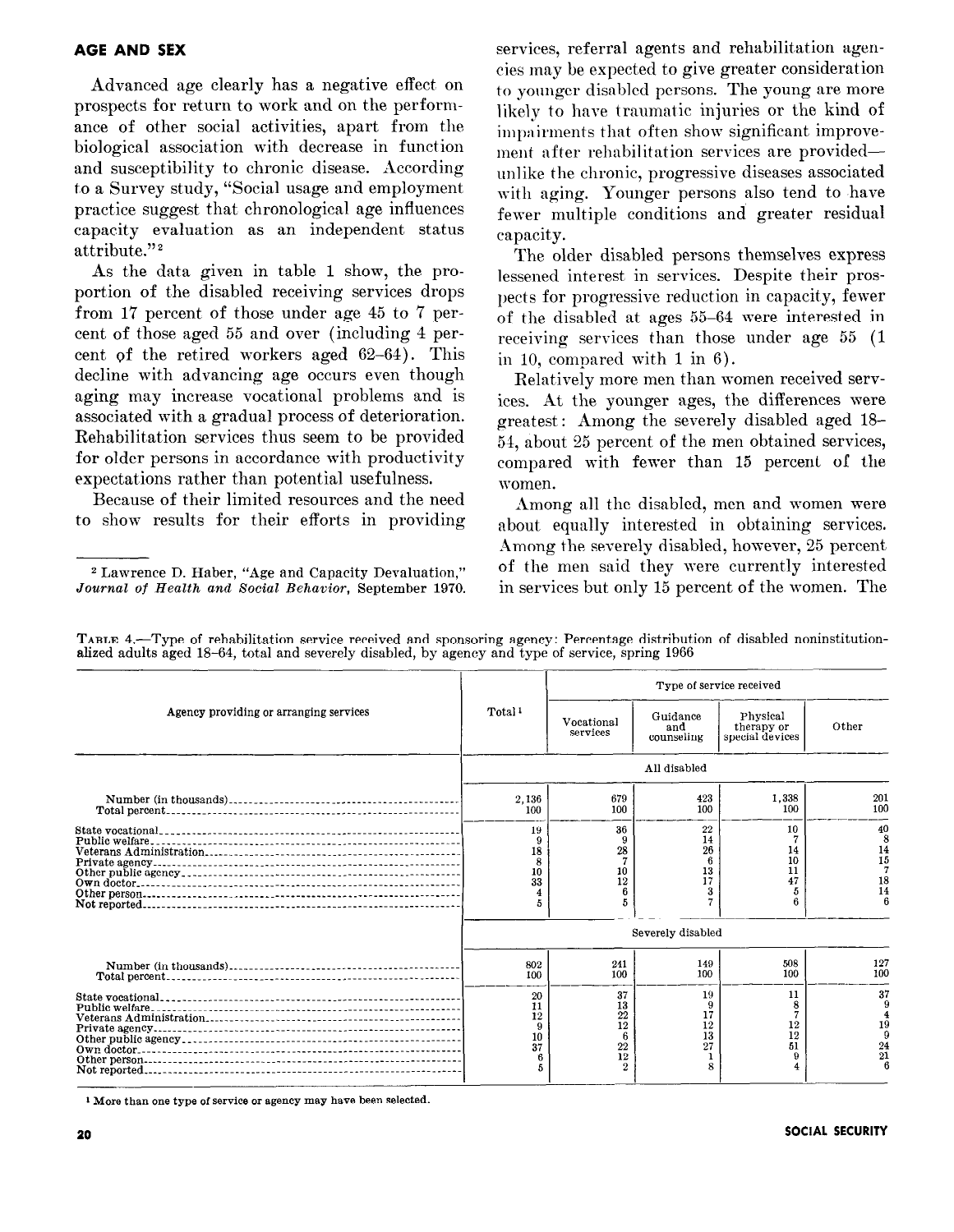greater involvement of men in paid employment may account for their greater interest in rehabilitation services.

#### DIAGNOSTIC CONDITIONS

More than 40 percent of the 2.1 million disabled who received rehabilitation services had musculoskeletal disorders as their primary disabling condition. This high proportion is not entirely explained by the sizable representation of that diagnostic group among the disabled (31 percent of the total). Many musculoskeletal impairments are caused by injury and not by progressive disease processes, and injuries to the spine, back, or limbs are usually more subject to improvement or stabilization than degenerative disorders are.

Among those with musculoskeletal disorders, higher proportions of the occupationally disabled (21 percent) than of the severely disabled (12 percent) received services (table 3). For most of the other diagnostic groups, the severely disabled had the highest percentage of recipients. The occupationally disabled with musculoskeletal disorders were more likely than the severely disabled to receive physical therapy and special devices.

The disabled with nervous system disorders had the highest recipient rate (32 percent), largely because of their particular need for physical therapy and special devices. A high proportion of persons with mental and visual disorders also received services. Those with genito-urinary disorders, neoplasms, cardiorascular disorders, respiratory disorders, digestive disorders, and diabetes were less likely to have received services.

TABLE 5.-Type of rehabilitation services ever received and income-maintenance program status: Percentage distribution of noninstitutionalized adults aged 18-64, total and severely disabled, by type of service received and OASDI beneficiary status, spring 1966

|                                                                                                                                 |                                          |                                        |                                                                               |                                                                                  | Percentage distribution                 |                                                      |                                                          |                                         |  |  |
|---------------------------------------------------------------------------------------------------------------------------------|------------------------------------------|----------------------------------------|-------------------------------------------------------------------------------|----------------------------------------------------------------------------------|-----------------------------------------|------------------------------------------------------|----------------------------------------------------------|-----------------------------------------|--|--|
|                                                                                                                                 | Number                                   |                                        | Received services                                                             |                                                                                  |                                         |                                                      |                                                          |                                         |  |  |
| Public income-maintenance program status                                                                                        | (in<br>thousands)                        | Total                                  | Any                                                                           | Selected types                                                                   |                                         |                                                      |                                                          | Did not<br>receive                      |  |  |
|                                                                                                                                 |                                          |                                        | services.<br>total <sup>1</sup>                                               | Job<br>training                                                                  | Guidance<br>and<br>counseling           | Physical<br>therapy                                  | Special<br>devices                                       | services                                |  |  |
|                                                                                                                                 |                                          | All disabled                           |                                                                               |                                                                                  |                                         |                                                      |                                                          |                                         |  |  |
|                                                                                                                                 | 17,753                                   | 100                                    | 12                                                                            | 3                                                                                | $\overline{2}$                          | 6                                                    | 4                                                        | 88                                      |  |  |
| Receiving OASDI benefits:<br>Disabled children aged 18 and over<br>Other OASDI benefits<br>Wives and widows                     | 978<br>842<br>136<br>1.527<br>664<br>863 | 100<br>100<br>100<br>100<br>100<br>100 | 22<br>22<br>18<br>$\overline{4}$<br>$\overline{4}$<br>$\overline{\mathbf{4}}$ | 4<br>4<br>$\overline{7}$<br>$\binom{2}{2}$<br>1                                  | 4<br>4<br>5<br>1<br>(2)<br>1            | 13<br>14<br>5<br>$\mathbf{1}$<br>1<br>$\overline{2}$ | 6<br>6<br>$\mathbf{2}$<br>1<br>3<br>(2)                  | 78<br>$\frac{78}{82}$<br>96<br>96<br>96 |  |  |
| Not receiving OASDI benefits:<br>Other public income-maintenance payments<br>Not receiving public income-maintenance payments.  | 1.079<br>1.679<br>12,490                 | 100<br>100<br>100                      | 21<br>24<br>10                                                                | 6<br>9<br>$\overline{2}$                                                         | 5<br>5<br>$\mathbf{2}$                  | 7<br>10<br>5                                         | 5<br>7<br>3                                              | 79<br>76<br>90                          |  |  |
|                                                                                                                                 |                                          |                                        |                                                                               | Severely disabled                                                                |                                         |                                                      |                                                          |                                         |  |  |
|                                                                                                                                 | 6,100                                    | 100                                    | 13                                                                            | 3                                                                                | $\mathbf{2}$                            | 7                                                    | 3                                                        | 87                                      |  |  |
| Receiving OASDI benefits:<br>Disabled workers<br>Disabled children aged 18 and over<br>Other OASDI benefits<br>Wives and widows | 847<br>739<br>108<br>778<br>363<br>414   | 100<br>100<br>100<br>100<br>100<br>100 | 21<br>22<br>15<br>5<br>5<br>5                                                 | 4<br>$\overline{\mathbf{4}}$<br>4<br>$\begin{pmatrix} 2 \\ 2 \\ 2 \end{pmatrix}$ | 4<br>3<br>5<br>1<br>(?)<br>$\mathbf{2}$ | 14<br>15<br>5<br>$\overline{2}$<br>1<br>4            | 6<br>6<br>$\overline{2}$<br>$\overline{2}$<br>3<br>$(2)$ | 79<br>78<br>85<br>95<br>95<br>95        |  |  |
| Not receiving OASDI benefits:<br>Other public income-maintenance payments<br>Not receiving public income-maintenance payments   | 710<br>498<br>3,268                      | 100<br>100<br>100                      | 18<br>13<br>12                                                                | 4<br>4<br>4                                                                      | 3<br>$\boldsymbol{2}$<br>3              | 8<br>5<br>6                                          | 4<br>3<br>3                                              | 82<br>86<br>88                          |  |  |

<sup>1</sup> More than one type of service may have been received. <sup>2</sup> Less than 0.5 percent.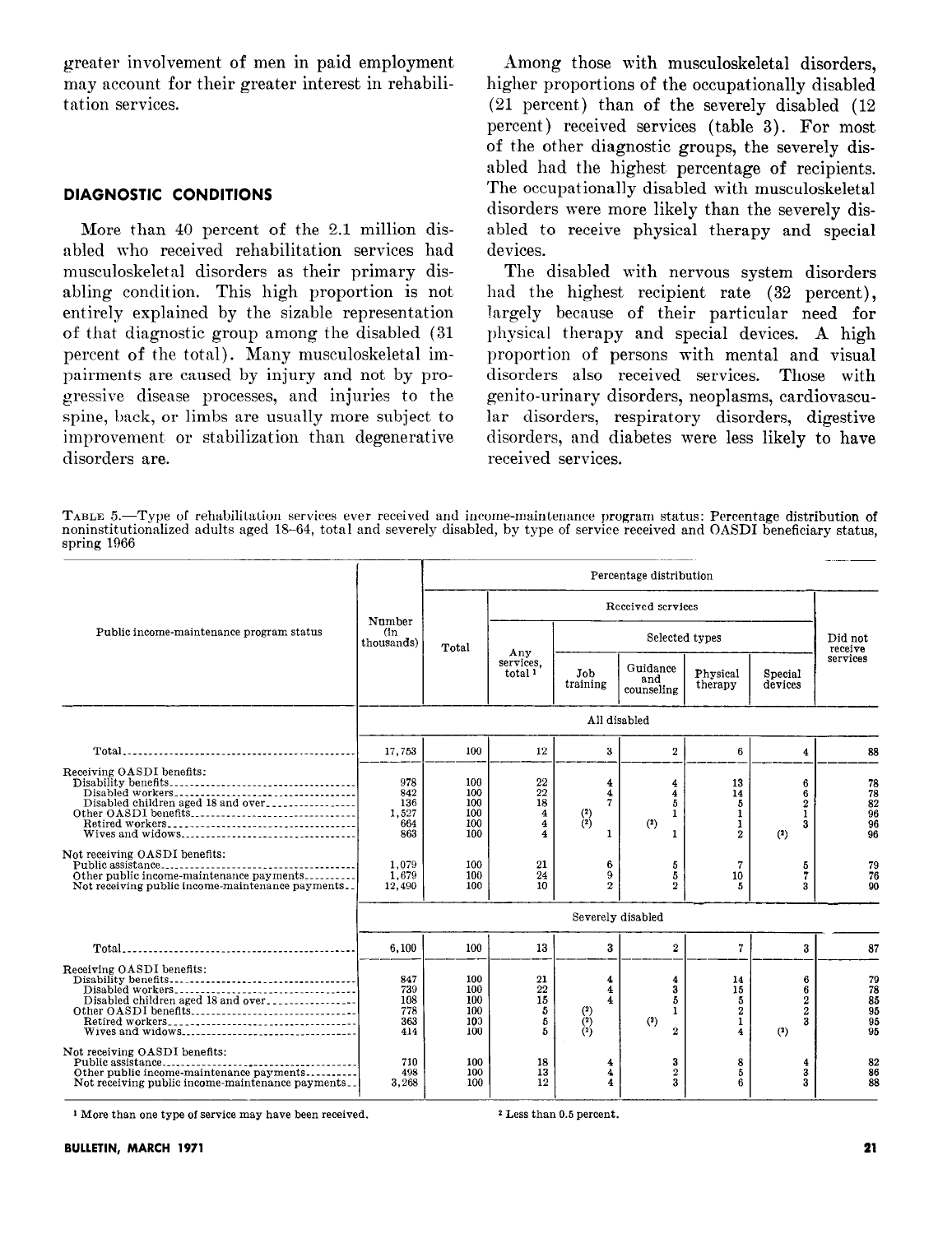## PROVIDERS AND TYPES OF SERVICES

One third of all disabled who received services reported that their doctor either provided the services or arranged for them--an indication of the close relationship between treatment of the medical condition and help directed at the need for rehabilitation (table 4). About half of those who received services had physical therapy ; about half of the recipients of physical therapy or special devices said that those services had been arranged for or provided by the recipients' own physician.

Public agencies involved in providing services included State vocational rehabilitation agencies (19 percent), the Veterans Administration (18 percent), and public welfare agencies (9 percent). For more than a third of those receiving vocational services. State vocational rehabilitation agencies had sponsored or arranged for the services. (These agencies reported nearly 500,000 disabled persons in rehabilitation service status in the fiscal year 1966.)

Public agencies that do not directly provide rehabilitation services may act as referral channels to providers of services. Social security and public assistance agencies refer applicants for disability payments to vocational rehabilitation agencies as a part of their regular procedures. Since 1966, the social security trust funds have been used to reimburse the State agencies for rehabilitation services to selected disability beneficiaries.<sup>3</sup>

#### RECEIPT OF INCOME-MAINTENANCE PAYMENTS

Approximately one-fifth of those getting disability benefits under OASDHI received rehabilitation services; only about one-tenth of those not getting public income-maintenance payments received such services (table 5). Relatively more of the disabled with income-maintenance payments than of those without these payments showed interest in obtaining rehabilitation services. Among the severely disabled, as might be expected, there was less difference with respect to interest in services between those with and those without payments from income-maintenance programs.

The large number of disabled-worker beneficiaries who received physical therapy (14 percent) largely accounts for the high proportion (22 percent) of these disabled beneficiaries receiving any rehabilitation services. This fact may indicate, for the disabled beneficiaries, a greater degree of medical impairments rather than any greater involvement in vocational rehabilitation programs.

### CLIENT EVALUATION OF SERVICES

Of those who received services, nearly 3 out of 4 felt that the services helped them, as the data below indicate. Among those helped, the largest proportions indicated that the help consisted of increased mobility and self-confidence. Obtaining a job was the type of help less often

TABLE 6.-Reason for not obtaining services: Percentage distribution of disabled noninstitutionalized adults aged 18-64 who did not receive rehabilitation services, by severity of disability and attempt to get services, spring 1966

| Reason reported for not<br>obtaining services                                                                                                                        | Total                                                                                                      | Severely<br>disabled                                                   | Occupa-<br>tionally<br>disabled                                                      | Second-<br>ary work<br>limita-<br>tions                |
|----------------------------------------------------------------------------------------------------------------------------------------------------------------------|------------------------------------------------------------------------------------------------------------|------------------------------------------------------------------------|--------------------------------------------------------------------------------------|--------------------------------------------------------|
| Total number who did not<br>receive services (in thou-<br>$sands)$                                                                                                   | 15,598                                                                                                     | 5,291                                                                  | 4,352                                                                                | 5,955                                                  |
|                                                                                                                                                                      |                                                                                                            | Tried to obtain services                                               |                                                                                      |                                                        |
| Number (in thousands)<br>Total percent                                                                                                                               | 490<br>100                                                                                                 | 238<br>100                                                             | 144<br>100                                                                           | 108<br>100                                             |
| Wouldn't help or didn't need<br>Didn't know how to apply<br>Not available<br>Didn't know of any<br>Couldn't afford<br>Health reasons<br>Other<br>Not reported        | $\boldsymbol{2}$<br>4<br>20<br>10<br>$\boldsymbol{2}$<br>$\overline{2}$<br>11<br>8<br>40<br>$\overline{2}$ | 4<br>4<br>25<br>6<br>$\frac{3}{2}$<br>22<br>3<br>31<br>$^{(1)}$        | 1<br>5<br>12<br>17<br>4<br>10<br>48<br>4                                             | 1<br>21<br>6<br>1<br>(1)<br>16<br>51<br>3              |
|                                                                                                                                                                      |                                                                                                            | Did not try to obtain services                                         |                                                                                      |                                                        |
| Number (in thousands)<br>Total percent                                                                                                                               | 14,868<br>100                                                                                              | 5,002<br>100                                                           | 4,135<br>100                                                                         | 5.731<br>100                                           |
| Wouldn't help or didn't need<br>Didn't know how to apply<br>Not available<br>Didn't know of any<br>Couldn't afford<br>Health reasons<br>No definite reasons<br>Other | 70<br>6<br>$\mathbf{1}$<br>$\mathbf{1}$<br>$\overline{4}$<br>$\mathbf{1}$<br>$\frac{5}{7}$<br>5<br>1       | 58<br>9<br>1<br>$\mathbf{1}$<br>5<br>$\mathbf{1}$<br>10<br>8<br>6<br>1 | 70<br>6<br>1<br>$\mathbf{1}$<br>3<br>1<br>$\overline{2}$<br>9<br>4<br>$\overline{2}$ | 80<br>$\frac{3}{1}$<br>(1)<br>3<br>$\frac{1}{2}$ 5 4 2 |

1 Less than 0.5 percent.

<sup>3</sup> Ralph Treitel, "Financing of Disability Beneficiary Rehabilitation," Social Security Bulletin, April 1969, pages 29-34.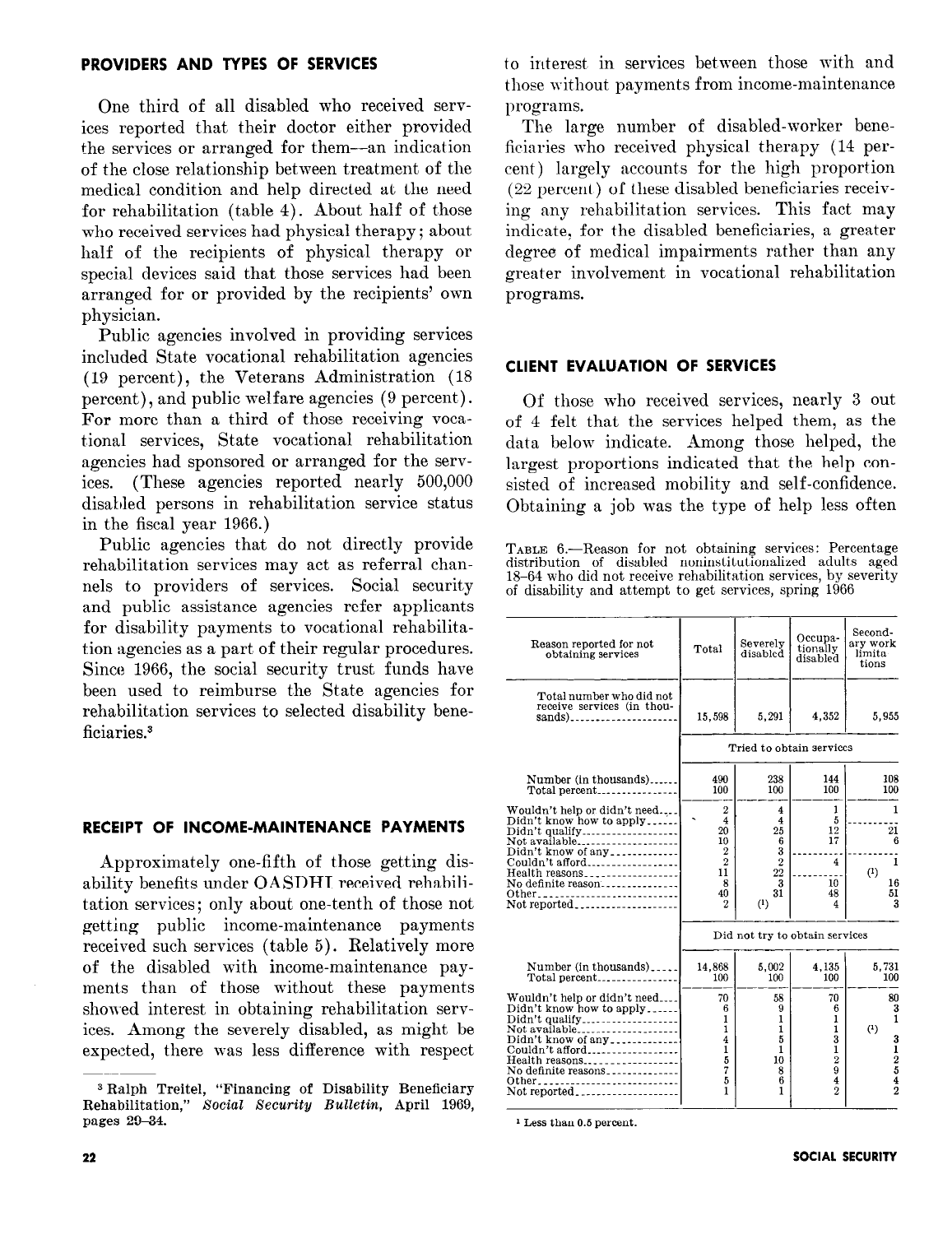received than any of the other specific kinds of help.

|                                                                                                                     |                                        | All disabled                           | Severely disabled                     |                                      |  |
|---------------------------------------------------------------------------------------------------------------------|----------------------------------------|----------------------------------------|---------------------------------------|--------------------------------------|--|
| Kind of help                                                                                                        | Total                                  | Currently<br>employed                  | Total                                 | Currently<br>employed                |  |
| Number (in thousands)                                                                                               | 2.136                                  | 1,041                                  | 802                                   | 134                                  |  |
| Total percent                                                                                                       | 100                                    | 100                                    | 100                                   | 100                                  |  |
| Services helped 1<br>Obtaining job<br>Self-care<br>Self-confidence<br>Helped in other ways<br>Services did not help | 73<br>14<br>19<br>34<br>28<br>14<br>16 | 74<br>21<br>17<br>35<br>28<br>14<br>15 | 69<br>8<br>20<br>36<br>26<br>13<br>21 | 63<br>9<br>13<br>25<br>41<br>9<br>22 |  |

<sup>1</sup> More than one type of help may have been received.

In general those who did not receive services felt that such services would not be useful: The majority stated they did not need the services or that services wouldn't help (table 6). Those who had previously received services were more likely to be currently interested in obtaining them.

## VOCATIONAL AND FAMILY CHARACTERISTICS

Attachment to the labor force might be expected to lead to greater involvement in rehabilitation services. Among those currently employed, I in 5 who received services said they were helped in obtaining a job. In the proportion receiving services among all the disabled, however, there was little difference between those currently employed and those who were not, as the tabulation that follows indicates.

| Current employment                                     |                          | Number<br>(in thousands) |                         | Percent who<br>received services |                |               |  |
|--------------------------------------------------------|--------------------------|--------------------------|-------------------------|----------------------------------|----------------|---------------|--|
| status                                                 | Total                    | Men                      | <b>Women</b>            | Total                            | Men            | Women         |  |
| All disabled $\frac{1}{2}$<br>Employed<br>Not employed | 17.753<br>8.444<br>9.084 | 8.430<br>5,705<br>2,651  | 9,323<br>2,739<br>6,433 | 12<br>12<br>12                   | 15<br>14<br>17 | 10<br>9<br>10 |  |

1 Includes some persons for whom employment status was not available.

Interest in obtaining services was related both to adequacy of income and to dependency. Table '7 shows that a greater proportion of the poor than of those with more nearly adequate income

TABLE 7.--Interest in obtaining rehabilitation services: Percentage distribution of disabled noninstitutionalized adults aged 18-64, total and severely disabled, by past receipt of services and selected characteristics, spring 1966

|                                                                                                | All disabled                                        |                                        |                                  |                                  | Severely disabled                              |                                        |                                  |                                                      |
|------------------------------------------------------------------------------------------------|-----------------------------------------------------|----------------------------------------|----------------------------------|----------------------------------|------------------------------------------------|----------------------------------------|----------------------------------|------------------------------------------------------|
| Selected characteristics                                                                       | Number                                              | Percentage distribution                |                                  |                                  | Number                                         | Percentage distribution                |                                  |                                                      |
|                                                                                                | (in<br>thousands)                                   | Total                                  | Interested<br>in<br>services     | Not<br>interested<br>in services | (in<br>thousands)                              | Total                                  | Interested<br>in<br>services     | Not<br>interested<br>in services                     |
|                                                                                                | 17.753                                              | 100                                    | 15                               | 85                               | 6,100                                          | 100                                    | 18                               | 81                                                   |
| Ever received rehabilitation services:<br>Previously received services<br>No services received | 2.136<br>15,598                                     | 100<br>100                             | 28<br>13                         | 72<br>87                         | 802<br>.5,291                                  | 100<br>100                             | 34<br>16                         | 65<br>84                                             |
| Current employment status:                                                                     | 8.444<br>5.705<br>2,739<br>9.084<br>2.651<br>6.433  | 100<br>100<br>100<br>100<br>100<br>100 | 12<br>12<br>12<br>17<br>24<br>14 | 88<br>88<br>87<br>83<br>76<br>85 | 981<br>487<br>494<br>5,045<br>1,792<br>3,252   | 100<br>100<br>100<br>100<br>100<br>100 | 25<br>31<br>19<br>17<br>23<br>14 | 75<br>68<br>$\frac{81}{82}$<br>$\frac{82}{77}$<br>85 |
| Adequacy of income: <sup>1</sup><br>Between poverty and low income<br>Above low income level   | 5.728<br>1,549<br>10.476                            | 100<br>100<br>100                      | 23<br>18<br>a                    | 77<br>82<br>90                   | 2.885<br>644<br>2,572                          | 100<br>100<br>100                      | 23<br>16<br>14                   | 76<br>84<br>86                                       |
| Education:                                                                                     | 7.446<br>3.552<br>3.958<br>2.533<br>274             | 100<br>100<br>100<br>100<br>100        | 16<br>18<br>13<br>8<br>11        | 84<br>81<br>87<br>92<br>89       | 3.376<br>1,159<br>945<br>538<br>82             | 100<br>100<br>100<br>100<br>100        | 20<br>20<br>17<br>10<br>Q        | 80<br>83<br>90<br>91                                 |
| Family status:<br>Not married, including widowed<br>Dependent, older adults                    | 1.523<br>12,332<br>7,412<br>4.920<br>2,842<br>1.056 | 100<br>100<br>100<br>100<br>100<br>100 | 23<br>13<br>15<br>10<br>16<br>21 | 77<br>87<br>85<br>90<br>83<br>79 | 544<br>3.754<br>1.929<br>1,825<br>1,218<br>584 | 100<br>100<br>100<br>100<br>100<br>100 | 29<br>16<br>18<br>12<br>22<br>19 | 70<br>84<br>81<br>87<br>78<br>81                     |

Adequacy of income was measured for disability unit income on the Ausability unit is a disabled person with spouse and minor children, if has a say in the Social Security Administration poverty and low-income index. presen